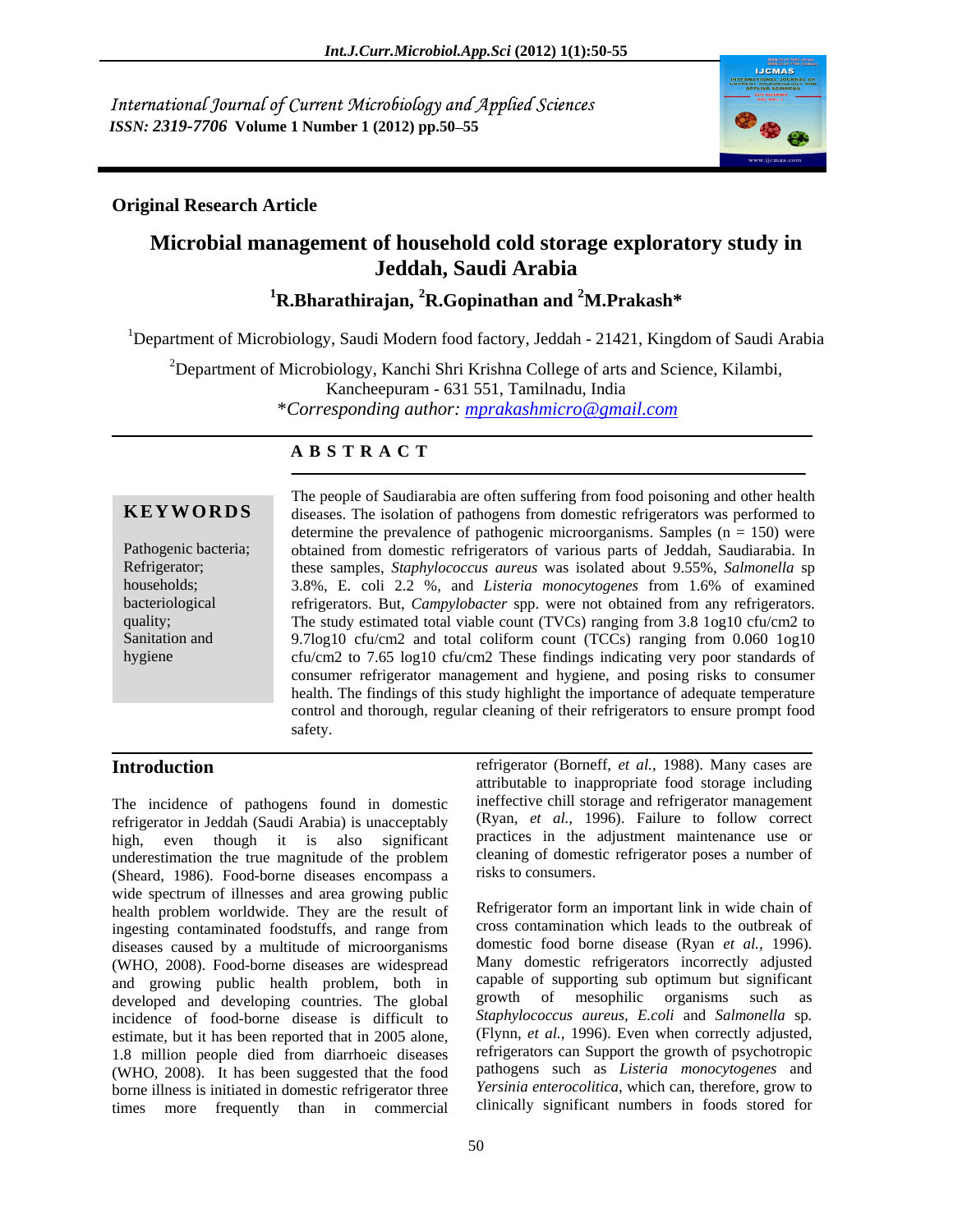extended periods in these domestic refrigerators stomached in 250 ml BPW (sample stock solution). (Flynn *et al.,* 1992 and Johnson *et al.,* 1998*).*  Bacterial contamination caused by unwashed raw foods, hands, leaking packages, utensil surface, etc are introduced to domestic refrigerator would directly serially diluted in Maximum Recovery Diluent contaminate other stored foods (Michaels *et al.,* (MRD), and plated on Plate Count Agar (PCA), 2001). Bacteria can colonize a wide range of substrates like food preparation surface, utensils, domestic dish clothes, sponges and others cleaning materials from which they can be transfers into food TCCs. Mannitol salt agar (MSA), incubated for 48 and further could cause harmful effects on human h at 35°C, and examined for the presence of (Scott *et al.,* 1982; Rusin *et al.,* 2002; Rusin *et al.,*1998). There is, however, littte information on their spread to, and persistence on, the interior surfaces of domestic refrigerators, making it difficult to quantify the true burden of such pathogens in these environments, or to estimate the risks they pose to consumers. Therefore, this study was carried out and examined the incidence of the pathogen on the surface of domestic refrigerators in selected houses in Jeddah (Saudi Arabia) to provide insights and the risk posed by these pathogens in domestic refrigeration *et al.*, 1999). system. The system of the system of the system of the system of the system of the system of the system of the system of the system of the system of the system of the system of the system of the system of the system of the

### **Materials and Methods**

Sampling locations were chosen from different part of Jeddah (Saudi Arabia) for the isolation of pathogens from domestic refrigerators.

### **Household selection**

Unannounced visits were made to 150 homes in Jeddah. Houses were randomly selected within the identified sample locations using a random walk of variance for one way classification according to method. Briefly in each selected cluster, the interview team started at a central point selected a random direction from that point, and choice a dwelling at random among those along the line from the centre to the edge of the area (Milligan *et al*., 2004).

(base, shelves and sides) of each refrigerator (approximately 100 cm2) were swabbed using a 10 surfaces, E. coli was recovered from 2.2 % of cm2. Sterile sponge moistened with 5 ml Buffered Peptone Water (BPW). The sponge was transported

Samples were examined as follows; sponges were

stomached in 250 ml BPW (sample stock solution). All bacteriological media were prepared according to manufacturers. Aliquots from the sample stock solution were allowed to recover for 4 h, these serially diluted in Maximum Recovery Diluent incubated for 48 h at 35°C and examined to for TVCs. Violet Red Bile Glucose Agar (VRBGA), incubated for 48 h at 35°C, and examined for presumptive *S. aureus*. Macconkey agar (MAC), incubated for 72 h at 35°C, and examined for the presence of *E.coli*.

### **Morphological Characterization**

The cultures were morphologically characterized by Gram staining, methylene blue and Hanging drop were performed for examination of culture (Cogan, *et al*., 1999).

### **Biochemical Characterization**

**Location/household distribution**  various biochemical (IMVIC Test) i.e. Indole, All presumptive isolates were characterized by the Methyl red, Voges Proskauer, Citrate, TSI, Coagulase, Catalase (Gilbert, *et al.,* 1993). From the biochemical analysis the pathogenic microbes was identified by comparing the results with Bergey's manual (Griffin, *et al.*, 1991) (Table 1).

> Statistical analysis: All counts were converted to log10 CFU/cm2 for analysis. The differences for total viable counts were evaluated by using analysis of variance for one way classification according to (Snedecor, *et al*., 1968).

### **Results and Discussion**

### **Isolation of specific food pathogens**

**Sampling site and method of sampling** refrigerators examined. *S aureus* was the most With the consent of the householder the interior recovered from 9.55 % of refrigerators. *Salmonella* back to the laboratory under chilled conditions (4°C  $\qquad 1$ ). Additional species also morphological and ± 1.0) and examined within 6 h. biochemical characterization identified, (Table -1) **Microbiological analysis** are shown with different type of activity. But not *Campylobacter* sp were not detected in any of the frequently isolated pathogen in this study, being sp was recovered from 3.8 % of refrigerator surfaces, *E. coli* was recovered from 2.2 % of refrigerator surfaces, *Listeria monocytogenes* was recovered from 1.6 % of refrigerator surfaces (Fig it can be understand that different types of strains quantified, respective media included *Shigella* sp.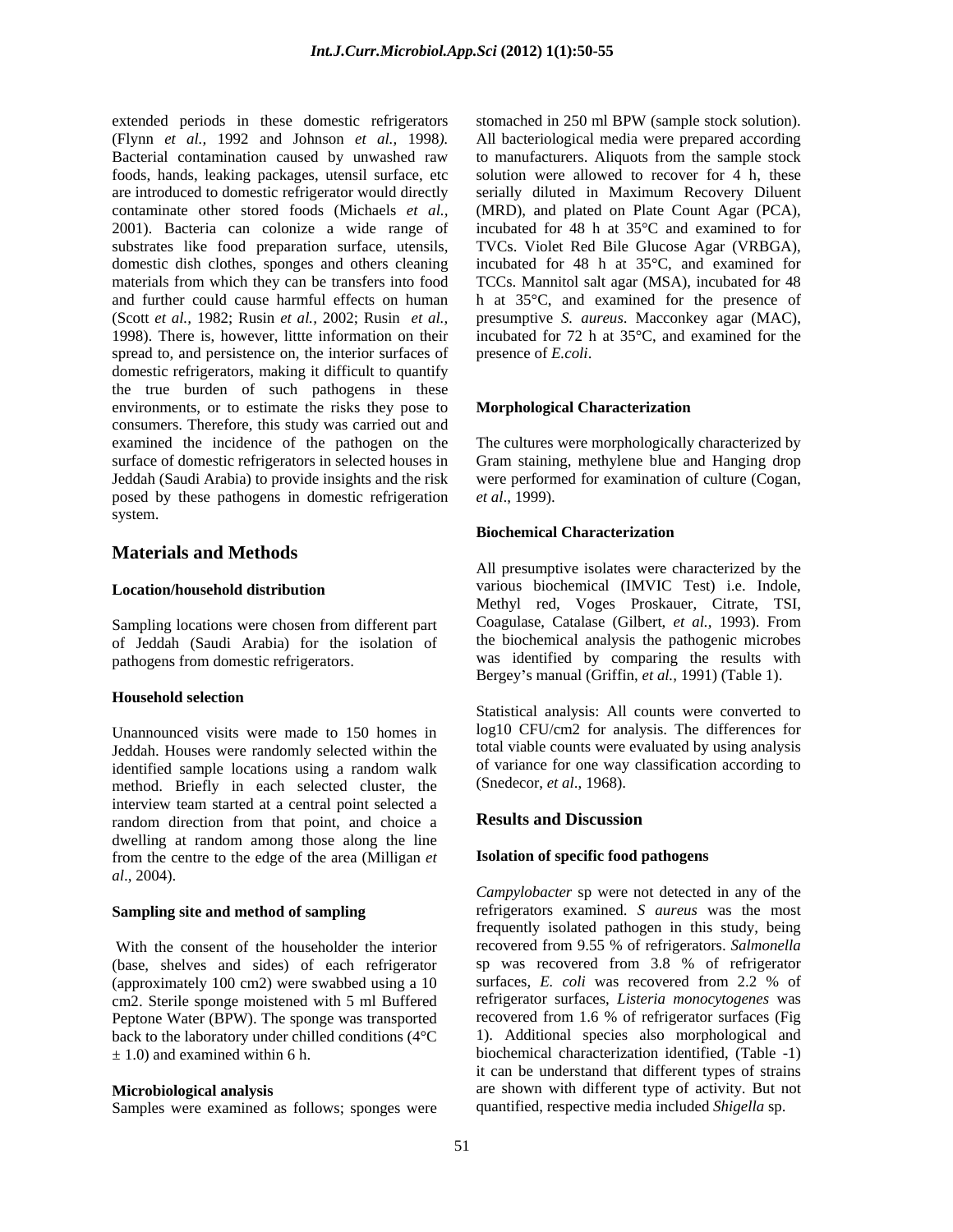|  | Strain Gram Coagulase Catalase Indole M.R V.P Citrate TSI Motility |  |  | Organism                               |
|--|--------------------------------------------------------------------|--|--|----------------------------------------|
|  |                                                                    |  |  |                                        |
|  |                                                                    |  |  |                                        |
|  |                                                                    |  |  |                                        |
|  |                                                                    |  |  | S. aureus<br>Salmonella sp.<br>E. coli |
|  |                                                                    |  |  | monocytogenes                          |
|  |                                                                    |  |  |                                        |

### **Table 1: Biochemical tests for the isolates of** *L. monocytogens*

Where MR= Methyl red test, V.P= Voges proskauer test, TSI= Triple sugar iron test

### **General hygiene status of refrigerators**

The TVCs obtained, ranged from 3.8 1og10

periods on damp surfaces, especially at low temperature (Tholozan *et al.,* 1999), but rapidly becomes undetectable in conditions of low water

9.5% of the 150 refrigerators examined. This result is higher than some previous reported Ecoli strain was isolated in 2.2% of refrigerators detections, e.g. 5% (Scott *et al.,* 1982), but lower which principally enter domestic kitchens, on organisms, especially in the low Aw conditions which prevail in domestic refrigerators.

cfu/cm2 to 9.7log10 cfu/cm2 with amean of 7.4 the failure to detect these pathogens, not only in 1og10 cfu/cm2. TCCs were obtained from 57% of refrigerators with an average incidence level of in domestic kitchens. However, *Salmonella* sp. was 4.3 log10 cfu/cm2 and a range of 0.06-7.65 found to be easily spread throughout the domestic 1og10 cfu/cm2. E. coli was isolated from 2.2 % environment (Scott *et al.*, 1982). E. coli was refrigerator surfaces (Fig. 2). identified in this study, which is relatively rare *Campylobacter* sp. can survive for extended the human food chain and its ability to form viable *Salmonella* sp. was isolated in 3.8% of refrigerators analysed in this study. (Spiers *et al*., 1995) reported refrigerator, but in a wide range of sites examined environment (Scott *et al.,* 1982). *E. coli* was occurrence of the low infective dose pathogens in the human food chain and its ability to form viable non-culturable forms (Dillon *et al.,* 1992 and Scott *et al.,* 1982).

activity (Aw) (Fernandez *et al.,* 1985, Humphrey Salmonella sp. is a frequent contaminant of many *et al*., 1995 and Kusumaningrum *et al*., 2003). retail foods posses public health challenges in However, the true extent, and public health terms of potential cross contamination to food and significance, of Campylobacter in domestic food preparation surfaces during routine food refrigerators remain uncertain until it have a preparation. *Salmonella* sp. are equally easily better understanding of the survival and spread through the domestic environment where pathogenic significance of the VNC state in this they can persist for up to four days. Surface pathogen. associated Salmonella sp. still becausea significant *S. aureus* was the most frequently isolated multiply under condition of mild temperature abuse pathogen in this study and was recovered from in cross contaminated foods (De Boer *et al.,* 1990). cross contamination risk means this pathogen can

than the 20% reported by (Ojima *et al*., 2002), or every refrigerator surface. Theseresult supported the 27.4% reported by (Spiers *et al.,* 1995). the report of Scott *et al* (1982) which is much Unlike the previously considered pathogens, unexpected pathogen which founds in mainly meat previously contaminated raw foods, *S. aureus*, of contamination observed in domestic as a common inhabitant (up to 50%) of the refrigerators are likely to be influenced by a range human nose, throat, and skin (Arbuthnott, 1990) of factors including the nature and levels of initial is perhaps more likely to contaminate foods and contamination introduced on contaminated foods, refrigerators by direct or indirect human contact the presence and absence of effective packaging, during domestic food handling and storage. As a the hygiene of those preparing and placing foods gram-positive organism, it is relatively resistant into the refrigerators and the efficiency and to drying and is, therefore, more likely to become frequency of refrigerator maintenance and dominant than more desiccation-sensitive cleaning. *E.coli* strain was isolated in 2.2% of refrigerators analysed in this study were isolated from almost products and raw food contact surfaces. The levels of contamination observed in domestic refrigerators are likely to be influenced by a range frequency of refrigerator maintenance cleaning.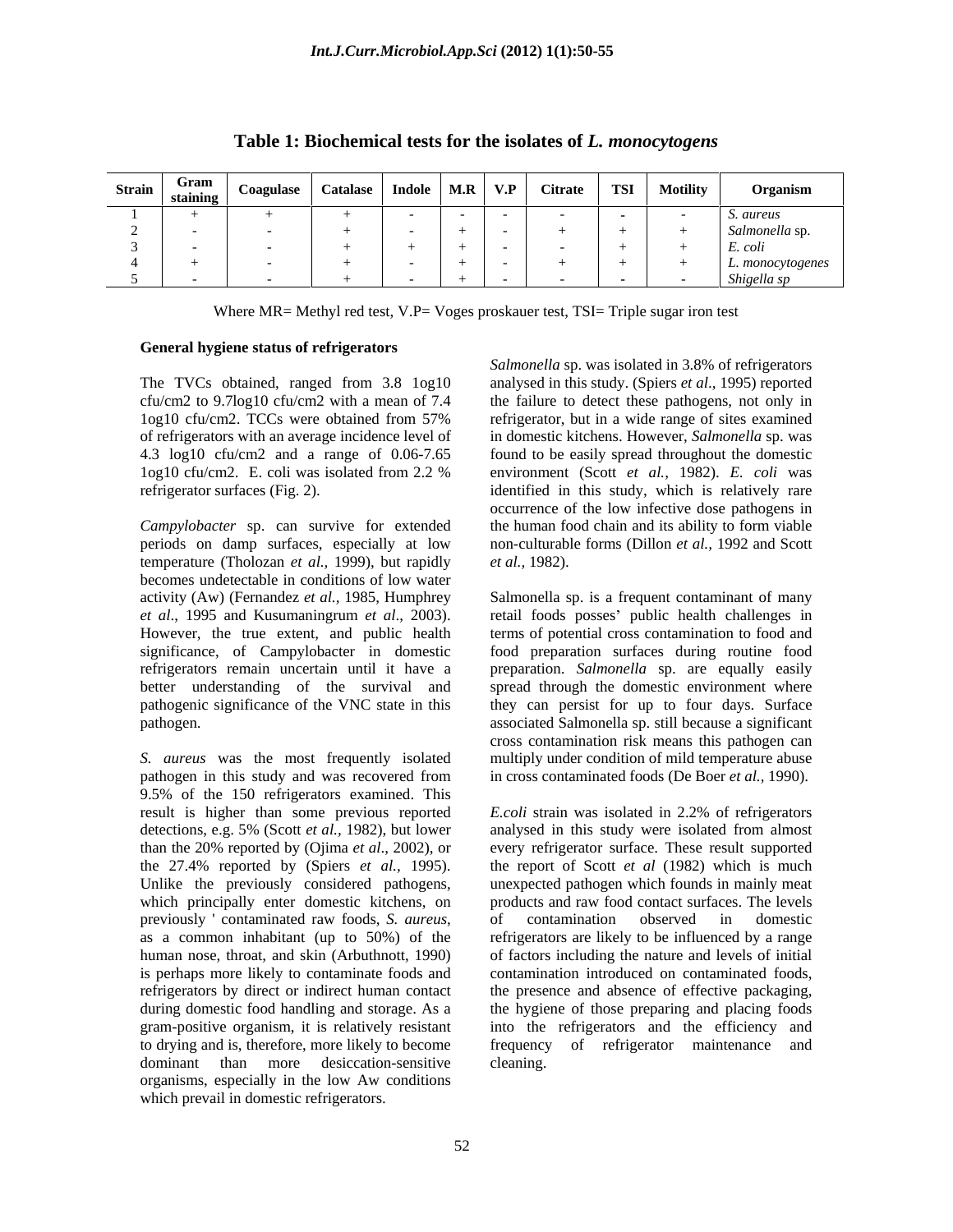personal hygiene. It is impossible to completely exclude food pathogens from the kitchens; efficient cleaning should be communicated to the public. The contract of the contract of the contract of the contract of the contract of the contract of the contract of the contract of the contract of the contract of the contract of the contract of the contract of the co



refrigerators analysed in this study. This is in  $\frac{8}{7}$ *L. monocytogenes* in between 0% and 2.9%<br>refrigerators (Beumer *et al.*, 1996; Cox *et al.*, 1989;<br>Jackson *et al.*, 1993; Sergelidis *et al.*, 1997 and Jackson *et al.,* 1993; Sergelidis *et al.,* 1997 and Spiers *et al.,* 1995). Being a psychrotrophic organism, *L. monocytogenes* is capable of growlh at refrigeration temperatures, which means that low  $TVCS$  TVCs TCCs numbers of initially contaminating cells may<br>numbers and become because if present on an and Total viable count and Total coliform count proliferate and become hazardous if present on or transfered to ready-to-eat foods. It has been shown to adhere to many kinds of surfaces, including stainless steel, glass and rubber (Mafu *et al.*, 1990). **References** Its ability to attach to surfaces has also been linked to an increase in resistance to sanitizers and other antimicrobial agents, highlighting the need for thorough cleaning prior to disinfection of surfaces (Frank and Koffi, 1990; Shin *et al.,* 1991 and

The TVC contamination levels observed in this domestic environment of  $(3)$ : 437-442. study extend across a wide range of values, ranging from 3.8 1og10 cfu/cm2 to 9.7 log10 cfu/cm2 with a mean of 7.4 1og10 cfu/cm2 The levels of

*E. coli* is widely accepted indicator of fecal contamination observed in domestic refrigerators contamination suggesting that the refrigerator are likely to be influenced by a range of factors internal surfaces are frequently contaminated by including the nature and levels of initial import of contaminated raw foods or by poor contamination introduced on contaminated foods, however their spread, growth in survival can be into the refrigerators, and the efficiency and controlled with correct food storage and frequency of refrigerator maintenance and preparation of practices and regular cleaning and cleaning. Similarly, progress in reducing the disinfection of food contact site. As this work was significant extent of temperature abuse which rely more and more on refrigeration as a means of allows undesirably rapid growth of both mesophilic food preservation it is crucial to aware the public and psychrophilic bacteria wider domestic about the refrigeration better handlings. The refrigeration conditions (Flynn *et al.,* 1992; importance of temperature control and regular Johnson *et al.,* 1998; Kennedy *et al.,* 2005; the presence and absence of effective packaging, the hygiene of those preparing and placing foods Kennedy *et al.,* 2005)

> It concludes that major factor contributing to food borne illness, especially in the home, is the mishandling of food in the final preparation steps. This study has shown that food pathogens can survive on refrigerator surfaces and could, therefore, pose a cross contamination risk. Thus a number of undesirable foods related pathogens, i.e. *L. monocytogenes*, *E.coli* and *S. aureus* were isolated from a small but significant percentage of refrigerators. The risk potential of these organisms is heightened by their ability to multiply at refrigeration or mild abuse temperatures.



### **References**

- Arbuthnott, J.P., 1990. *Staphylococcal* toxins in human disease, Journal of Applied Bacteriology (Supplement). 101-107.
- Somers *et al.*, 1994). Beumer, R.R., M.C. Tegiffel, E. Spoorenberg and Rombouts, F.M. 1996. *Listeria* species in domestic environments, Epidemiol. Infect. 117 (3): 437-442.
	- Borneff, J., H.R. Singer, J. Wittig and Harder, E.R. 1988. Distribution of microorganisms in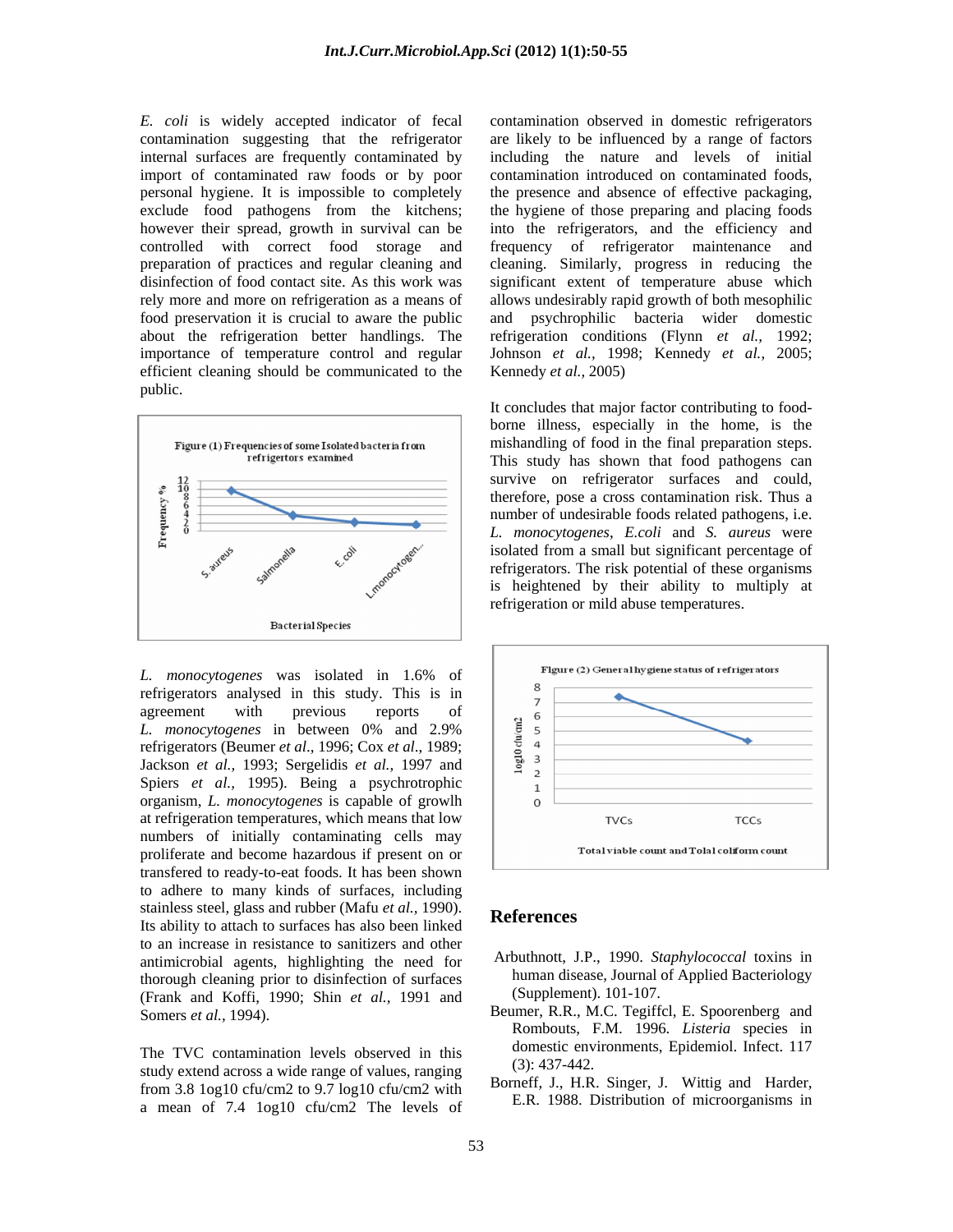- Cox, L.J., T.Kleis and Cordier, J.L. 1989. *Listeria*  sp. in food processing, non-food and domestic environments, Food Microbiol. 6: 49-61.
- T.J. 1999. The effectiveness of hygiene contamination from chicken carcases in the domestic kitchen. Lett Appl Microbiol .29:
- contamination with *Campylobacter jejuni* and during food preparation. J Food Prot . 53:1067
- seafoods*.* J Food Prot. 55:1009-1015.
- *Campylobacter* species, Infection.13:197.<br>Microbiol . 85: 819–828.
- Frank, J.F., and Koffi, R.A. 1990. Surface adherent growth of *Listeria monocytogenes* is associated with increased resistance to surfactant sanitizers and heat, J. Food Protect
- Flynn,O., M.J. Flynn, I. Blair and McDowell, D. 1992. The efficiency and consumer operation of domestic refrigerators. Int.J.Refrig. 15 5): 307-
- Flynn, O.M.J., I. Blair and McDowell, D. 1996. The efficiency and consumer operation of domestic refrigerators. Int J Refrig. 15:307
- enterohemorrhagic *E.coli*, and the associated hemolytic uremic syndrome. Epidemiol Rev.
- Gilbert, R.J., J. McLauchlin and Velani, S.K. 1993. The contamination of pate by *Listeria monocytogenes* in England and Wales in 1989 <sup>san</sup><br>61. and 1990. Epidemiol Infect . 110 :543 551.
- Humphrey, T., M. Mason and Martin, K. 1995.The isolation of *Campylobacter jejuni* from contaminated surfaces and its survival in Snedecor, G.M.,
- Johnson, A.E., A.J. Donkin, K. Morgan, J.M. Lijley, R.J. Neale and Page, R.M. 1998. Food safety knowledge and practice among elderly people living at home, Journal of Epidemiology  $5:109-122$ . and Community Health*.* 52 (11): 745-748.
- household kitchens. 2. Critical-evaluation of the Mafu, A.A., D. Roy, J. Goulet and Magny, P. results and conclusions. *Zbl Bakt Mik Hyg <i>B*. 1990. Attachment of *Listeria monocytogenes* to<br>186:30–44. 186:30–44. 1990. Attachment of *Listeria monocytogenes* to stainless steel, glass, polypropylene and rubber surfaces after short contact times, J.Food Protect. 53: 742-746.
- Cogan, T.A., S.F. Bloom Weld and Humphrey,<br>2001. Inactivation of refrigerator biofilm procedures for prevention of cross-<br>multiplement Eocle Technical 1160.170 Michaels, B., T. Ayers, M. Celis and Gangar, V. 2001. Inactivation of refrigerator biofilm bacteria for application in the food service environment. Food Sci Technol. 1:169-179.
	- Milligan, P., A. Njie and Bennet. 2004. Food borne illness. Int J Epidermology. 33: 469-476.
- 354–358.<br>
254–358. Cjima, M., J.Y. Toshima, E. Koya, K. Ara, S. De Boer, E., and Hahné, M. 1990. Cross-<br>
Kawai and Veda, N. 2002. Bacterial *Salmonella* sp. from raw chicken products<br>colored concern short contribution Intelligence in the contraction of the same of the same of the same of the same of the same of the same of the same of the same of the same of t Ojima, M., J.Y. Toshima, E. Koya, K. Ara, S. Kawai and Veda, N. 2002. Bacterial contamination of Japanese households and related concern about sanitation, Int. J. Environ Health Res*.* 12 (1): 41-52.
- 1068.<br>
Rusin, P., P. Orosz Coughlin and Gerba, C.1998. Dillon, R.M., and Patel, T.R. 1992. Listeria in Reduction of faecal coliform, coliform and Fernandez, B., M. Vergara and Tapia, F. 1985.<br>household kitchen and bathroom by Dessication resistance in thermotolerant  $\frac{1}{2}$  distribution with by  $\frac{1}{2}$  algebra  $\frac{1}{2}$  and  $\frac{1}{2}$ Reduction of faecal coliform, coliform and heterotrophic plate count bacteria in the household kitchen and bathroom by disinfection with hypochlorite cleaners. J Appl Microbiol . 85: 819–828.
	- .53: 550-554.<br>Appl Microbiol. 93: 585–592. Rusin, P., S. Maxwell and Gerba, C. 2002. Comparative surface-to-hand and Wngertip-to mouth transfer efficiency of gram-positive bacteria, gram-negative bacteria, and phage. J Appl Microbiol. 93: 585–592.
	- 312.<br>
	catering. CDR Review. 13:179–182. Ryan, M.J., P.G. Wall, R.J. Gilbert, M. Griffin and Rowe, B. 1996. Risk factors for outbreaks of infectious intestinal disease linked to domestic
		- Scott, E., S.F. Bloomfield and Barlow, C.G. 1982. An investigation of microbial contamination in the home. J Hydrol .89:279-293.
- $312.$  Sergelidis, D., A. Abrahim, A. Sarimvei, E. Griffin, P.M., and Tauxe, R.V. 1991. The Sergelidis, D., A. Abrahim, A. Sarimvei, E.<br>epidemiology of infections caused by T. 1997. Temperature distribution and epidemiology of infections caused by  $\frac{1007}{\pi}$  compositive distribution and *Escherichia coli* O157:H7, other prevalence of *Listeria* spp. in domestic, retail Panoulis, P. Karaioannoglou and Genigeorgis, E. 1997. Temperature distribution and and industrial refrigerators in Greece, Int. J*.* Food Microbiol. 34 (2): 171-177.
	- 13:60–98.<br>
	Sheard, J.B., 1986. Food poisoning in England and wales during 1983. A new title but still the same problem. Environ Health Perspect. 94: 57- 61.
		- Shin-Do-Lee,, and Frank, J.F. 1991. Inactivation of surface adherent *Listeria monocytogenes*: Hypochlorite and heat, J. Food Protect. 54: 4-6.
	- diluents, Int. J. Food Microbiol. 26 (3): 295-<br>Statistical methods (6th ed.), Oxford and IBN 303.<br>
	publishing Co. Calcutta, India.<br>
	publishing Co. Calcutta, India. and Cochran, W.E. 1968. Statistical methods (6th ed.), Oxford and IBN
		- Spiers, J.P., A. Anderton and Anderson. J.G. 1995. A study of the microbial content of the domestic kitchen. Int J Environ Health Res*.*  $5:109-122$ .